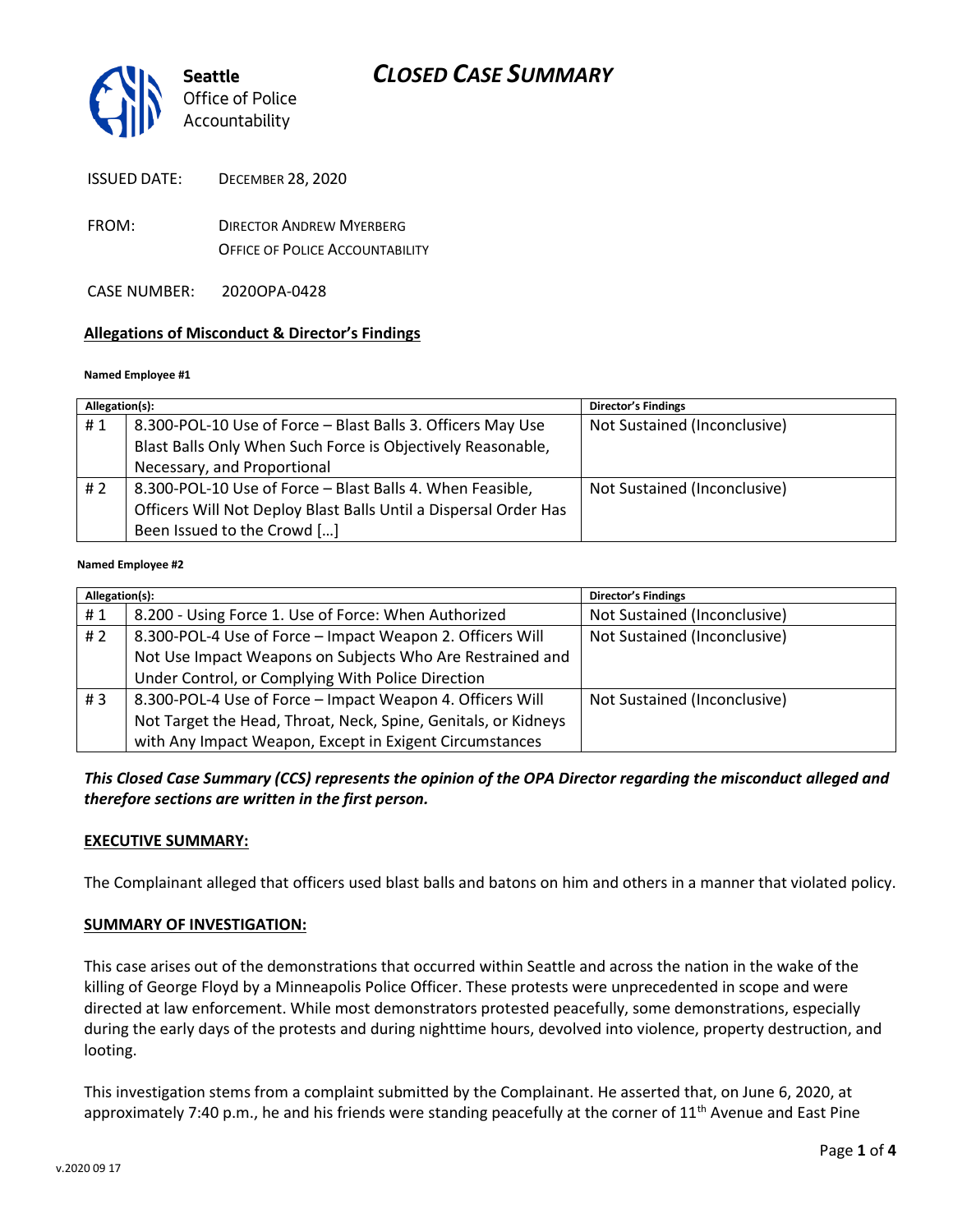# *CLOSED CASE SUMMARY*

OPA CASE NUMBER: 2020OPA-0428

Street. The Complainant asserted that officers prevented him from "walking down the street" and directed that he and the other individuals with him instead retreat. The Complainant stated that this was impossible "due to the number of friends [he] had with [him]" and because he was not doing anything illegal. He said that, when he and others did not obey police orders, the officers deployed blast balls and OC spray and used batons. He specifically alleged that one or more officers struck a female friend in the ribs with a baton, and that another female friend was injured when a blast ball exploded behind her knee. He stated that the number of officers who participated in the conduct were "too many to name."

OPA's investigation ensued. OPA determined that on the evening and time in question, a large crowd had gathered on 11th Avenue and Pine Street. According to SPD's log of messages and directives (the "Protest Log"), at 7:22 p.m., protesters began to advance on the police line near the precinct causing the line to be driven back approximately 15 feet. The Protest Log indicated that warnings were given to the crowd. The crowd continued to move forward another 20 feet and, at 7:24 p.m., protesters began setting up an umbrella line at the front of the crowd. SWAT deployed to the front line and SPD incident commanders began formulating a plan to move the crowd back.

At 7:31 p.m., officers broadcasted another warning ordering the crowd to move back. At 7:35 p.m., officers were given the order to push the crowd back to its original location. The crowd resisted being moved and the Protest Log indicated that some members of the crowd were throwing items and trying to take bicycles (referred to in the log as the "fencing") from the officers who formed the front of the mobile fence line. OC and blast balls were deployed at 7:36 p.m. At 7:37 p.m., officers re-established the line and called for additional bike officers as backup to help clear the crowd. At 7:39 p.m., officers deployed additional blast balls to create space, while the crowd continued to throw items. At 7:40 p.m., the time the Complainant alleged that his specific complaint occurred, officers shifted the line to the northwest and deployed additional blast balls. The Protest Log noted that, at 7:41 p.m., members of the crowd were throwing explosives and glass bottles at the police line. The officers made their "last push" at 7:43 p.m., after which the Protest Log reported a crowd of 300 to the north of the intersection, 100 to the south, and 400 to the west. Officers continued to hold their position.

OPA also examined third-party video of the incident recorded by KOMO 4 and KING 5 news. The video by KOMO concerned the events of that night and was shot a few hours after the officers made their push beginning at 7:31 p.m. In the video, a KOMO reporter stated that the disturbance began when individuals in the crowd attempted to move the fence separating officers and protesters. According to the news report, which included contemporaneous video, initial warnings given by police at 7:29 were audible and delivered "at least six times." Officers made their push west down Pine Street towards Broadway. A protester interviewed by KOMO stated that the protest got "rowdy" and that warnings were broadcast. After the officers made their push, the crowd gradually re-gathered but remained largely peaceful. The video by KING interviewed protesters present as well. Protesters stated that they heard audible warnings to move back but that the protest was packed too closely to do so. A protester interviewed stated that they were "densely packed" at the front of the protest and that there was "no room" to obey police orders to move back.

OPA attempted to contact the Complainant regarding his complaint without success. Consequently, OPA was not able to determine where in the crowd he was standing, or which officers may have deployed the blast balls that were alleged to have affected him and his companions. Given OPA's inability to contact the Complainant, OPA was also not able to ascertain the identity of the woman he alleged was struck in the ribs by a baton. As such, OPA was unable to identify when that occurred, which officer, if any, was responsible, or what the circumstances surrounding the strike were.



**Seattle**

*Office of Police Accountability*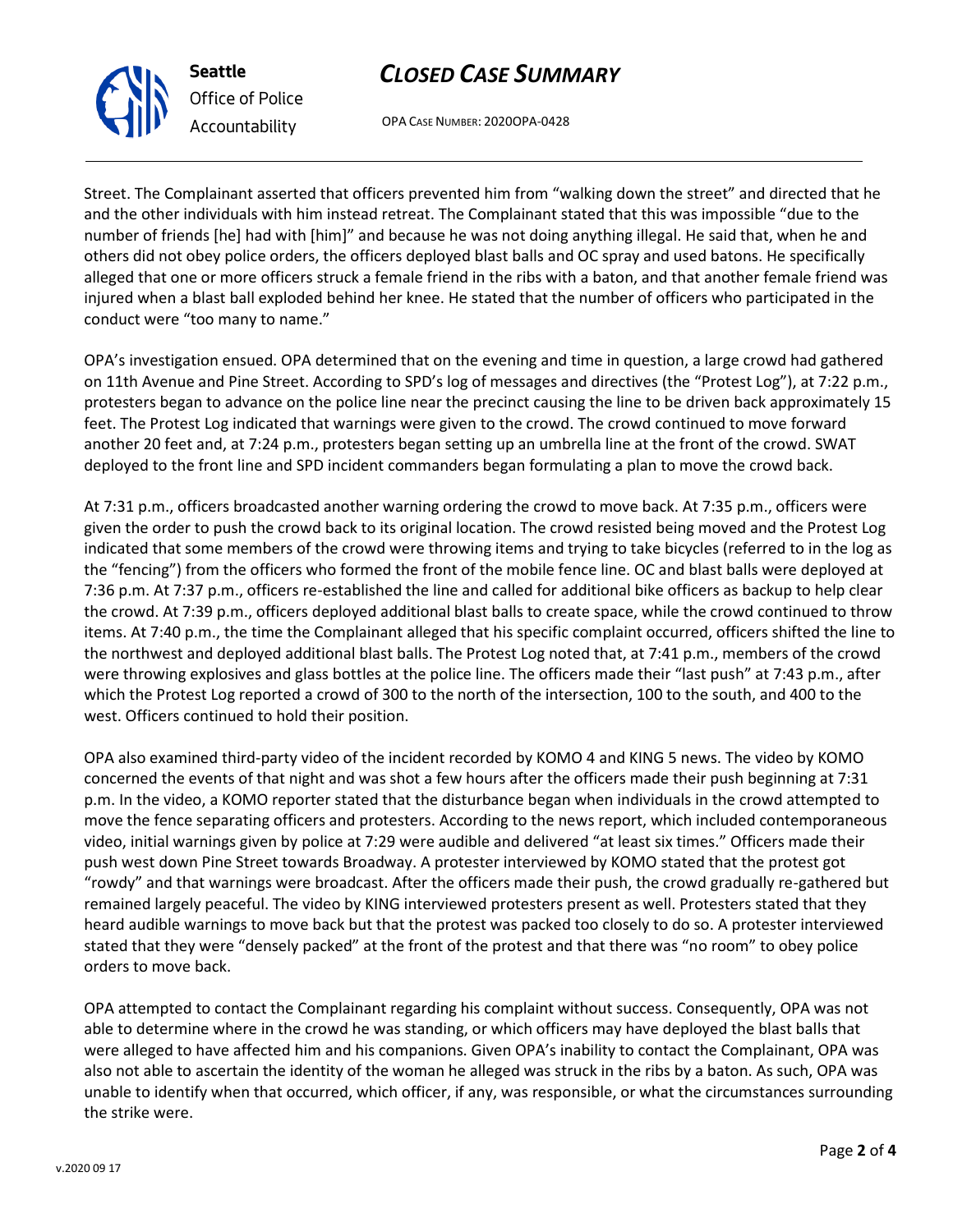# *CLOSED CASE SUMMARY*

OPA CASE NUMBER: 2020OPA-0428

#### **ANALYSIS AND CONCLUSIONS:**

**Seattle**

*Office of Police Accountability*

### **Named Employee #1 - Allegation #1** *8.300-POL-10 Use of Force – Blast Balls 3. Officers May Use Blast Balls Only When Such Force is Objectively Reasonable, Necessary, and Proportional*

SPD Policy 8.300-POL-10(3) permits officers to use blast balls only when reasonable, necessary, and proportional under the totality of the circumstances. SPD Policy 8.300-POL-10(3). The policy goes on to state that "[w]hen feasible, officers shall avoid deploying blast balls in the proximity of people who are not posing a risk to public safety or property." (*Id*.)

Given the generality of the underlying complaint, OPA was unable to assess whether deployment of the specific blast balls that affected the Complainant were reasonable, necessary, and proportional given the circumstances. Without knowing where he was in the crowd, and what he and his companions were doing in response to orders to disperse—information OPA could only have received from the Complainant or from video once OPA was aware of the Complainant's description—OPA cannot state whether the force was appropriate with regard to him.

To the extent the Complainant's complaint raises the allegation of systemic conduct of SPD officers against all demonstrators on this date, this is outside of the scope of this investigation. The overall tactics and force used by SPD officers on this date will be assessed more fully during the Sentinel Event Review that will be conducted by the Office of Inspector General for Public Safety.

With regard to the specific blast ball deployment towards Complainant #2, OPA recommends that this allegation be Not Sustained – Inconclusive.

### Recommended Finding: **Not Sustained (Inconclusive)**

## **Named Employee #2 - Allegation #1** *8.200 - Using Force 1. Use of Force: When Authorized*

For the same reasons as above (*see* Named Employee #1 – Allegation #1), OPA recommends that this allegation be Not Sustained – Inconclusive.

Recommended Finding: **Not Sustained (Inconclusive)**

## **Named Employee #2 - Allegation #1** *8.200 - Using Force 1. Use of Force: When Authorized*

SPD Policy 8.200(1) requires that force used by officers be reasonable, necessary and proportional. Officers shall only use "objectively reasonable force, proportional to the threat or urgency of the situation, when necessary, to achieve a law-enforcement objective." Whether force is reasonable depends "on the totality of the circumstances" known to the officers at the time of the force and must be balanced against "the rights of the subject, in light of the circumstances surrounding the event." (SPD Policy 8.050.) The policy lists a number of factors that should be weighed when evaluating reasonableness. (*See id*.) Force is necessary where "no reasonably effective alternative to